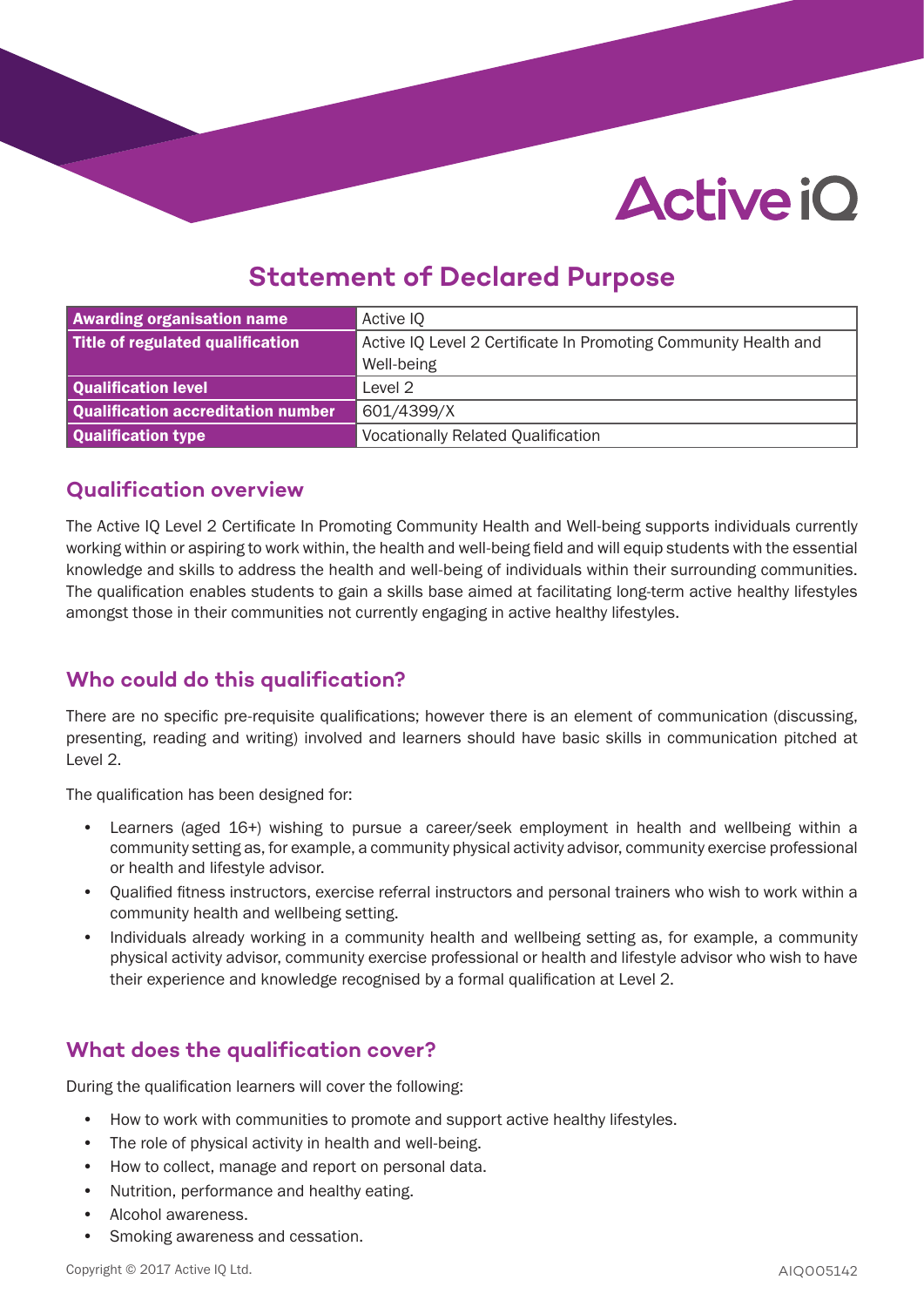# **Qualification structure**

To achieve the qualification learners must complete the six mandatory units (15 credits). There are also a number of additional units which can be taken if required.

**Active iO** 

#### Mandatory group A

|    | <b>Unit</b>                                                                  | <b>Accreditation number</b> | Level | <b>Credit</b> |
|----|------------------------------------------------------------------------------|-----------------------------|-------|---------------|
| 1. | Working with communities to promote and support active<br>healthy lifestyles | J/505/1065                  |       | 3             |
| 2. | Understanding the role of physical activity in health and well-<br>being     | F/506/6969                  | 2     |               |
| 3. | Alcohol awareness                                                            | R/504/8282                  |       | 3             |
| 4. | Smoking awareness and cessation                                              | J/505/2930                  | 2     | 2             |
| 5. | Understanding nutrition, performance and healthy eating                      | F/504/4485                  | 2     | 3             |
| 6. | Collecting, managing and reporting of personal data                          | A/506/6968                  | ⌒     | 3             |

To view the additional units that can be taken if required please visit:

https://www.activeiq.co.uk/qualifications/level-2/active-iq-level-2-certificate-in-promoting-communityhealth-and-well-being-2/

#### **What could this qualification lead to?**

This qualifications provides progression to apprenticeships within active leisure and or further learning.

# **Will the qualification support progression to further learning, and, if so, what?**

The qualification is designed to offer entry to employment; however, learners can also progress onto the following qualifications and apprenticeship framework:

- Intermediate Apprenticeship in Activity Leadership.
- Intermediate Apprenticeship in Exercise and Fitness.
- Active IQ Level 2 Certificate in Gym Instructing.
- Active IQ Level 2 NVQ Diploma in Instructing Exercise and Fitness.
- Active IQ Level 2 Diploma in Health and Fitness.
- Active IQ Level 2 Certificate in Leading Health–Related Exercise.

#### **Is this qualification available as an apprenticeship?**

No, this qualification is not available in an apprenticeship framework.